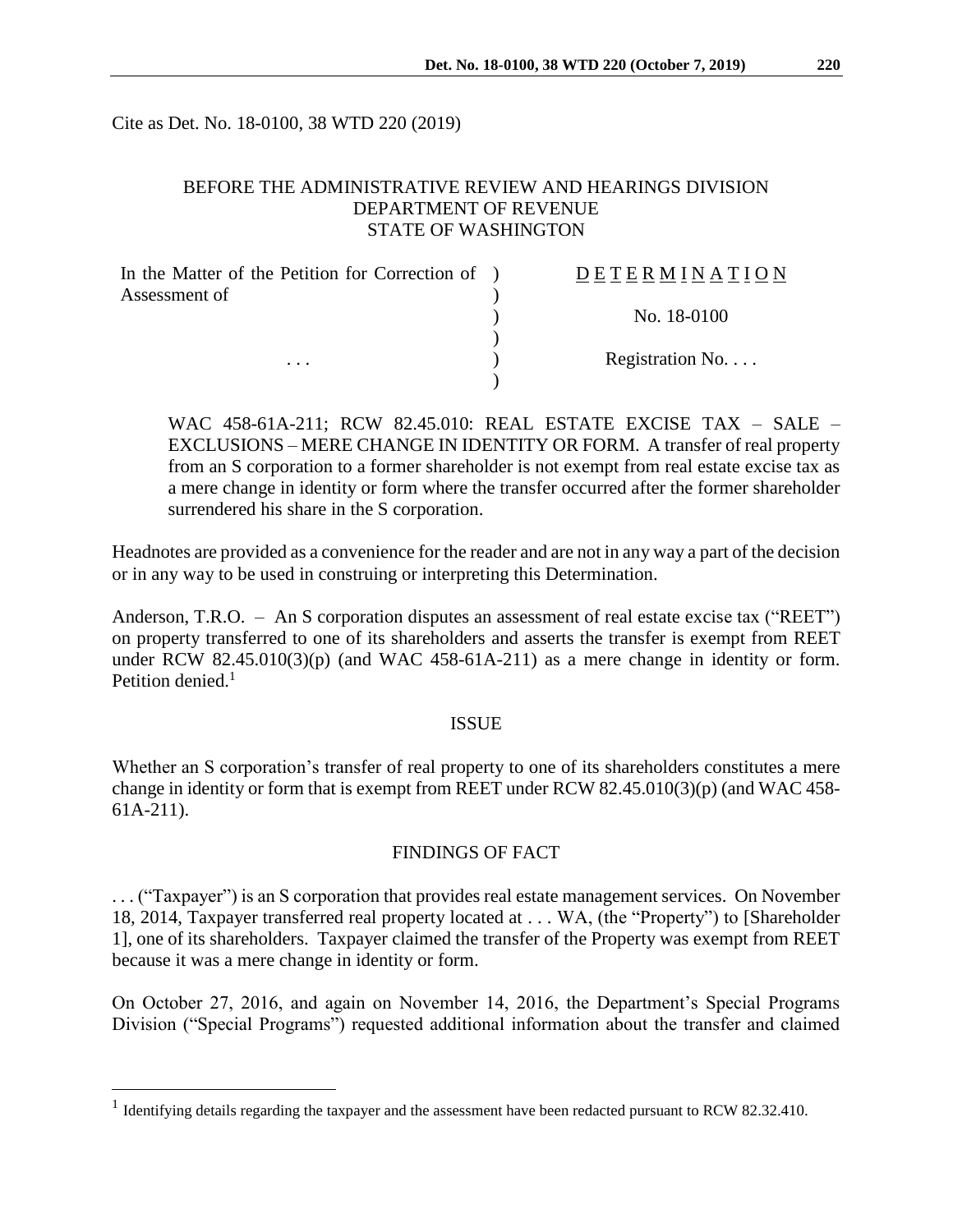REET exemption. Taxpayer did not respond. On November 30, 2016, Special Programs issued a \$ . . . assessment for REET on 100% of the assessed value of the Property (\$ . . . ).

Taxpayer responded to the assessment and provided additional information. Special Programs reviewed the information and concluded that it showed Taxpayer had two 50% shareholders: [Shareholder 1] and [Shareholder 2]. Special Programs went on to conclude that, "The property has gone from two owners to one owner, so the beneficial ownership of the property has changed, and the Mere Change exemption is invalid." Real Estate Excise Tax Assessment dated February 3, 2017. As a result, on February 3, 2017, Special Programs issued an adjusted REET assessment for  $\$\dots$ , based on 50% of the assessed value of the Property  $(\$\dots)$ .

Taxpayer responded to the adjusted assessment and provided additional information. Special Programs reviewed the information and concluded that it showed that Taxpayer transferred the Property to [Shareholder 1] after he had surrendered his interest (in Taxpayer), and, at the time of the transfer, Taxpayer had one shareholder: [Shareholder 2]. Special Programs went on to conclude, "Transferring the property to [Shareholder 1] therefore results in a 100% change in the beneficial ownership of the property. Exemption is not valid for REET." Real Estate Excise Tax Assessment dated March 15, 2017. As a result, on March 15, 2017, Special Programs issued an adjusted REET assessment for \$..., based on 100% of the assessed value of the Property (\$... ).

On April 13, 2017, Taxpayer timely petitioned for review of this assessment. Taxpayer states in its petition:

The company [Taxpayer] owned two properties of equal value. The two officers ([Shareholder 2] and [Shareholder 1]) each had a 50% ownership in two companies . . . Properties and . . . Management. In the division of the partnership each 50% owner took possession of one company and one property each[.] [Shareholder 1] took the management company and the Washington property. It was not a sale or a gain, just a division of assets. The corp paperwork was executed prior to the property deeds but the corp minutes outlined the agreement prior to the release of the stock equity.

It seems like the issue is the date of the stock transfer and the deed transfer. We have shown that we were 50/50 owners of the company and the property and then 100% company owner for [Shareholder 2] and 100% owner of the property for [Shareholder 1]. The same process took place with the management corp and [outof-state] property. It was a fair and equal division of assets not a sale or exchange for value.

Taxpayer's Petition for Review dated April 13, 2017.

Taxpayer provided corporate minutes that read:

Discussion: [Shareholder 1] and [Shareholder 2] to discuss the change of ownership and officers of . . . .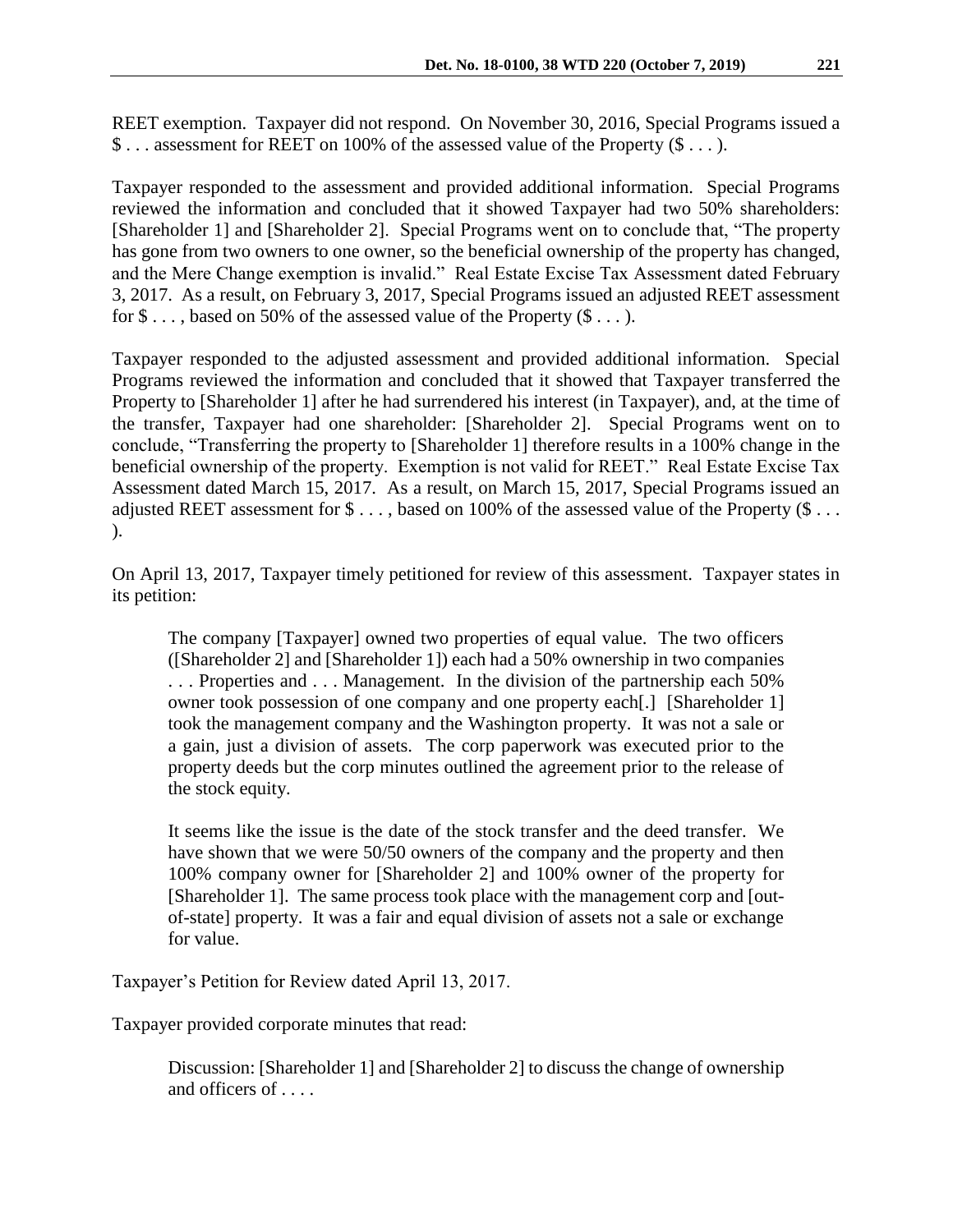Conclusions: It is decided that [Shareholder 2] will be the CEO and sole officer of the Corporation. [Shareholder 1] will be removed from ownership of the Corporation and resign as an officer of the Corporation.

Action Items Create new State of Information and submit to Sec. of State Remove [Shareholder 1] from business bank account.

Minutes title "Change of Officers – . . . Properties, Inc." dated 9AM, May 21, 2014. The corporate minutes do not mention a transfer of the Property. A Bureau of Real Estate "Corporate Change Application" shows that Taxpayer removed [Shareholder 1] as its designated officer and added [Shareholder 2] as its designated officer, effective June 3, 2014.

A 2014 Federal income tax return (Form 1120S – U.S. Income Tax Return for an S Corporation) for a related entity, . . . Management Inc., shows that, on June 1, 2014, [Shareholder 2] transferred his entire interest in Taxpayer (100 shares) to [Shareholder 1], and [Shareholder 1] became the sole shareholder of . . . Management Inc., as of June 1, 2014. Taxpayer did not provide its 2014 Federal income tax return. Taxpayers 2015 Federal income tax return (Form 1120S – U.S. Income Tax Return for an S Corporation) shows that [Shareholder 2] was the sole shareholder throughout the year.

### ANALYSIS

A sale of real property is subject to REET. RCW 82.45.060. "Sale" is broadly defined by statute and "has its ordinary meaning and includes any conveyance, grant, assignment, quitclaim, or transfer of the ownership of or title to real property, . . . [for a valuable consideration . . .]" RCW 82.45.010(1). However, certain transfers of real property are excluded from the definition of "sale." *See* RCW 82.45.010(3).

Here, Taxpayer transferred the Property to [Shareholder 1]. Under RCW 82.45.010(1), this transfer constitutes a "sale," unless a specific exclusion applies. Taxpayer asserts that the transfer of real property to [Shareholder 1] is not a "sale" (and not subject to REET) because it is a transfer that is a mere change in identity and excluded from the definition of "sale" (and REET) by RCW 82.45.010(3)(p).

RCW 82.45.010(3) reads as follows: "The term "sale" does not include: . . . (p) A transfer of real property, however effected, if it consists of a mere change in identity or form of ownership of an entity where there is no change in the beneficial ownership." WAC 458-61A-211 explains the mere change in identity or form exemption further and reads:

A transfer of real property is exempt from the real estate excise tax if it consists of a mere change in identity or form of ownership of an entity. This exemption is not limited to transfers involving corporations and partnership, and includes transfers of trusts, estates, associations, limited liability companies and other entities. *If the transfer of real property results in the grantor(s) having a different proportional interest in the property after the transfer, real estate excise tax applies.*